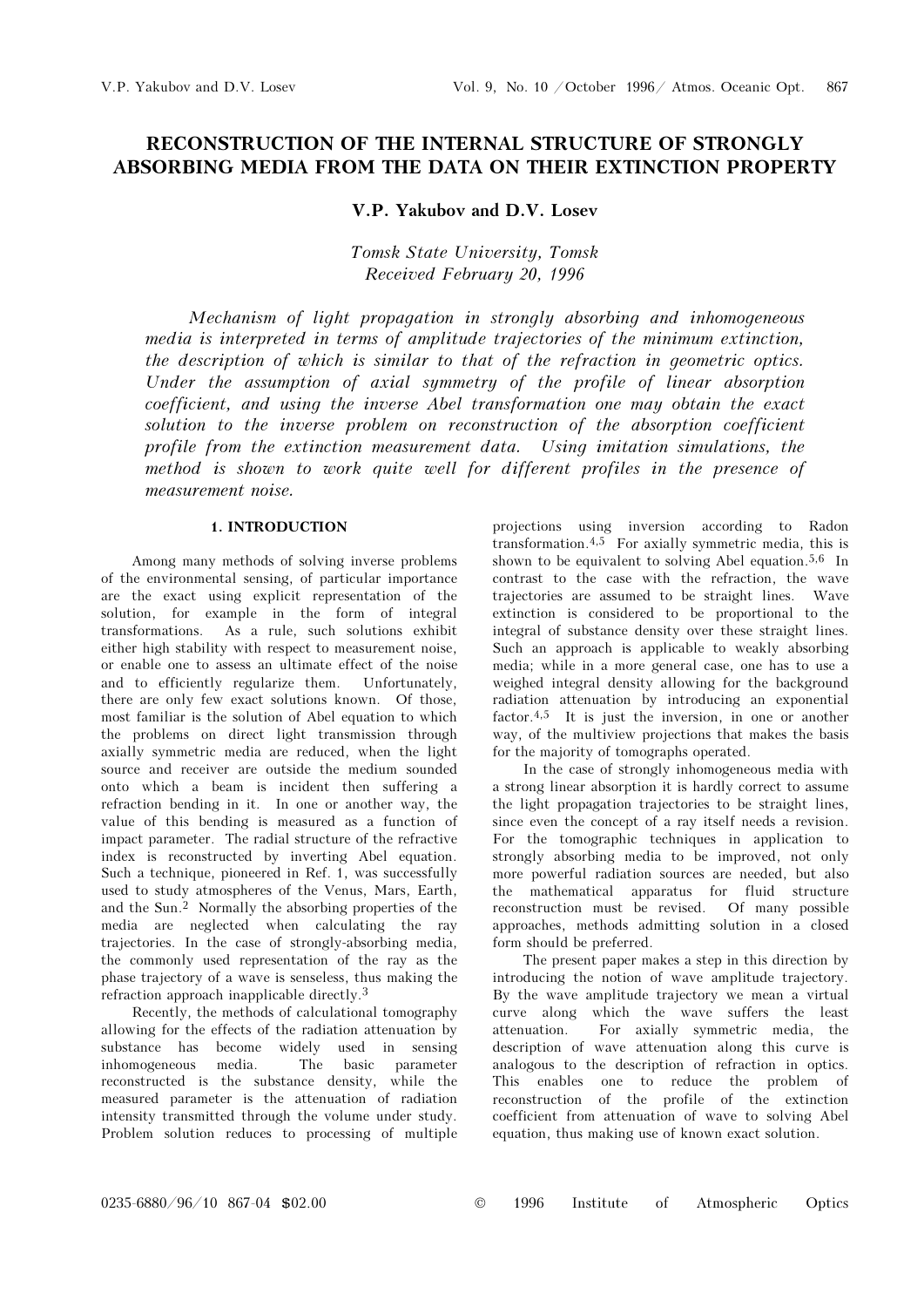#### 2. AMPLITUDE WAVE TRAJECTORY IN STRONGLY ABSORBING MEDIUM

Contemporary interpretation of the ray trajectories relies on Huygens-Kirchhoff principle, i.e., on the concept of interference of wave perturbations, incurred by the initial wave at the source point and travelling to the observation point along all possible virtual trajectories.3 For such an interference of secondary waves, significant contributors to the resulting field at the observation point are those trajectories the phase shift along which differs from the extreme value by no more than  $\pi$ . Spatial domain satisfying this condition is called significance zone of wave propagation (Fresnel zone) since the contribution coming from other trajectories is negligible. This conclusion is based on the estimate of the integral of full field by the method of steepest descents reducing to the method of stationary phase under the assumption of small wavelength  $\lambda \rightarrow 0$ . In that case, the Fresnel zone contracts into the so-called ray line. Such a definition is acceptable for weakly absorbing media. In the case when absorption cannot be neglected, estimate of the integral of full field by this same technique reduces to Laplace technique.7 Significant contributors to the resulting field at the observation point are the trajectories on which the attenuation differs from its extreme value by no more than e times. The stronger attenuation, the closer the spatial domain, containing corresponding virtual trajectories, contracts around the extremal line. In that case, the propagationsignificance zone can be identified with the wave amplitude trajectory.

Several words should be said about the approach applicability. First of all, we note that the linear absorption coefficient  $n$  is related to the imaginary part of the complex wave number as  $n = \text{Im}(2\pi\sqrt{\epsilon}/\lambda_0)$ , where  $\lambda_0$  is the wavelength of radiation in free space, while  $\varepsilon = \varepsilon_1 + i\varepsilon_2$  is the complex dielectric constant of the medium. Obviously, the concept of the amplitude trajectory proposed is alternative to the phase trajectory concept in the method of geometric optics. It can be used when the attenuation is large within several  $(m \ge 3-5)$  first Fresnel zones, whose size is estimated as

$$
l \approx m\pi/\text{Re}(2\pi \sqrt{\epsilon}/\lambda_0)
$$
.

Taking this into account, the notion of amplitude trajectory is applicable under the condition that

$$
m\pi \operatorname{Im} (\sqrt{\varepsilon_1 + i \varepsilon_2}) / \operatorname{Re} (\sqrt{\varepsilon_1 + i \varepsilon_2}) \gg 1.
$$

This corresponds to the condition of strong absorption in the medium.

The wave attenuation along the amplitude trajectory is estimated as

$$
\Gamma = \exp(-L), \ L = \int n \mathrm{d}l,
$$

where the integral has extremely small value. For source and receiver, both fixed in space, this is equivalent to applying Ferma variational principle.3 In other way, the expression for Γ can be derived immediately from the radiative transfer equation. It is important, that this integral coincides by form, to a constant factor, with the wave phase shift in the case of geometric optics, if  $n$  is meant to be refractive index.

Note that the concept of amplitude trajectory, as it is presented above, has been introduced mostly based on physical considerations rather than on rigorous estimates, thus being the euristic concept.

## 3. SNELL LAW AND ABEL EQUATION FOR STRONGLY ABSORBING MEDIA

Let us assume, for certain, that an inhomogeneous medium, viz absorbing object (AO), has spherically or cylindrically symmetric inner structure of the absorption coefficient  $n(r)$ , while the light source and receiver are located on the surface of known absorption level (Fig. 1). Then, in accordance to Ferma principle, the amplitude trajectory (curve 2) of the wave propagation is found from the equation<sup>3</sup>

$$
n(r) r \sin \alpha(r) = n(r_0) r_0 \sin \alpha(r_0) \equiv p,
$$

being an analog of Snell law in geometric optics. Here  $\alpha(r)$  is the angle of the trajectory inclination at a distance r from the center of symmetry;  $r_0$  is AO radius; and  $p$  is the impact parameter of the trajectory. Amplitude trajectory does not coincide with the straight line connecting the source and receiver (line  $1$ ). As a result, for attenuation along the optimal trajectory we have

$$
L(p) = 2 \int_{r_{\min}}^{r_0} \frac{(n(r))^2 r dr}{\sqrt{[n(r) r]^2 - p^2}},
$$
 (1)

where  $r_{\rm min}$  is the radius of the trajectory bending point,  $r_{\min}n(r_{\min}) = p$ . The angular distance between the entry and exit points of the optimal trajectory is<sup>3</sup>

$$
\psi(p) = 2 \int_{r_{\min}}^{r_0} \frac{p \, dr}{r \sqrt{[n(r) r]^2 - p^2}}.
$$
 (2)

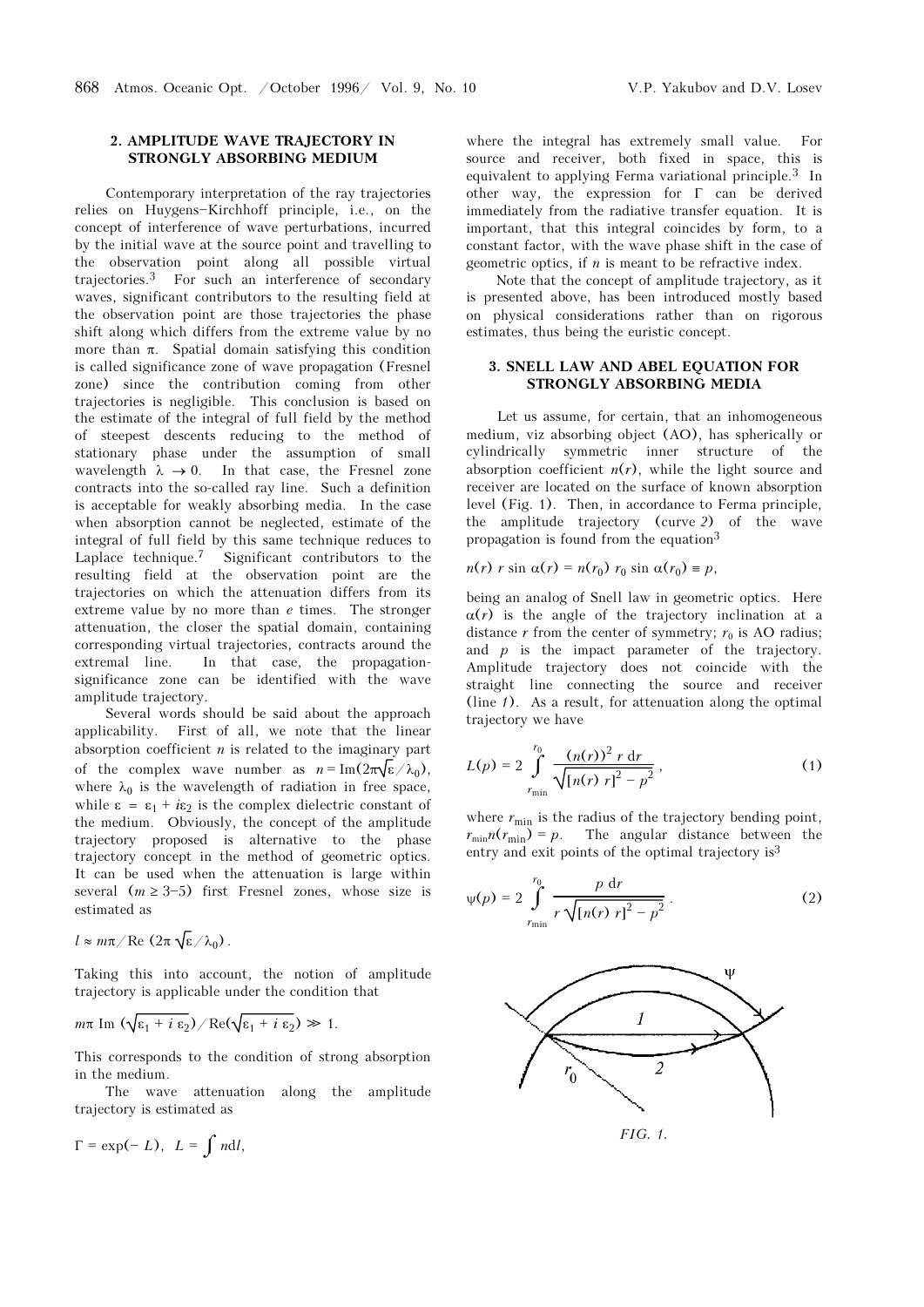The value available from measurement is  $L$ , while the function to be sought is the radial profile  $n(r)$ . Once the attenuation is known as a function of impact parameter  $p$  from measurement, the problem is solved using inverse Abel transformation.1,2 If the impact parameter is unknown and only the dependence  $L = L(\psi)$  is recorded, the former one must be retrieved in some way in order to make use of Abel transformation.

As analysis showed, the impact parameter can be estimated as  $p = dL/d\psi$ , what can easily be shown by differentiating (1) and (2). With the account for the well-known solution of Abel equation, the problem we formulated is solved by evaluating the integral

$$
\ln\left(\frac{r}{r_0}\right) = \frac{1}{\pi} \int_{nr}^{n(r_0)} \frac{r_0}{\mathrm{d}\psi} \ln\left\{\frac{p + \sqrt{p^2 - [nr]^2}}{nr}\right\} \,. \tag{3}
$$

From this, for a given value of the parameter  $nr$  we obtain corresponding  $r$  value, which finally enables the reconstruction of the dependence  $n = n(r)$  sought.

## 4. IMITATIONAL SIMULATIONS

Results of imitational simulation confirmed high efficiency and stability of the solution proposed. Figure 2 presents examples of reconstruction of two different model profiles of the extinction coefficient (solid curves). Profiles of the extinction coefficient were fitted by the dependence

$$
n(r) = n_0 [1 + ar + b \sin(c (r - r_1))] \exp \{- d |r - r_1|\},
$$

whose parameters can be adjusted to fit a wide range of profiles. The profiles shown in Fig. 2 were calculated for  $a = 0.1$ ,  $b = 0.5$ ,  $n_0 r_0 = 2$ , but curve 1 for  $c = 1$ ,  $d = 0.6$ ,  $r_1 = 0.9r_0$ , and curve 2 for  $c = 0.5$ ,  $d = 0$ ,  $r_1 = 0.5r_0$ . The direct problem was solved using simple numerical integration in (1) and (2); while the inverse problem was solved by a sequential numerical calculations by formula  $(3)$ . The values *n* reconstructed are marked with crosses. Figure 3 illustrates the process of  $n(r)$  reconstruction in the case of high noise in the measurements of the extinction  $L=L(\psi)$  shown in Fig. 4. Noise was modeled with the additive generation of uniformly distributed random numbers. Non-monotonic character of the variations in  $L = L(\psi)$ gives rise to differentiation instability in determining the impact parameter. In order to avoid this instability we use here the polynomial approximation by the least squares method.

It should be noted that the profiles to be reconstructed can not be arbitrary. Thus, it follows from the theory of refraction that superrefraction must not contribute into the profile formation, i.e., the following condition should hold

 $[d/(dr)] [rn(r)] \ge 0.$ 



Though directly applicable to AO, that may be interpreted as axially symmetric structures, the proposed method can be extended to arbitrary structures in the case of multiple view sensing.

## 5. CONCLUSION

The process of radiation propagation through strongly absorbing media can be studied in terms of amplitude trajectories giving minimum attenuation, whose description is analogous to that of refraction in